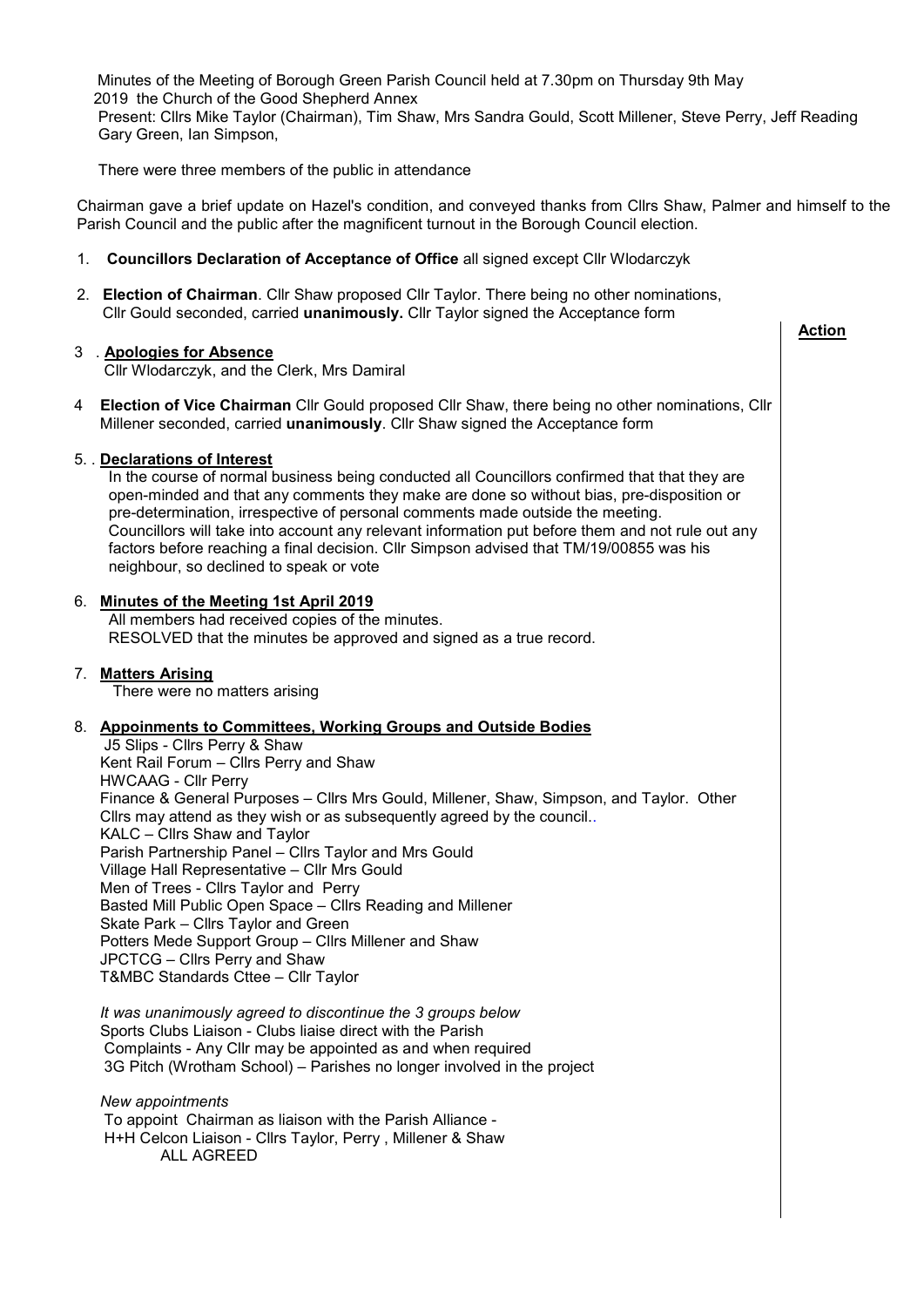| Minutes of the meeting of BGPC 9th May 2019 Page 2                                                                                                                                                                                                                                                                                                                                                                                                                                                                                                                                                                                                                                                                                                                                                                                                                                                                                                                                                                                                                                                                                                                                                                                                                                                                                                                                                                                                                                                                                                                           | <b>Action</b>        |
|------------------------------------------------------------------------------------------------------------------------------------------------------------------------------------------------------------------------------------------------------------------------------------------------------------------------------------------------------------------------------------------------------------------------------------------------------------------------------------------------------------------------------------------------------------------------------------------------------------------------------------------------------------------------------------------------------------------------------------------------------------------------------------------------------------------------------------------------------------------------------------------------------------------------------------------------------------------------------------------------------------------------------------------------------------------------------------------------------------------------------------------------------------------------------------------------------------------------------------------------------------------------------------------------------------------------------------------------------------------------------------------------------------------------------------------------------------------------------------------------------------------------------------------------------------------------------|----------------------|
| 9. Period for Public Consultation<br>Representative of Potters Mede Support Group offered Best Wishes to Hazel, and congratulations<br>on the election of the Independents to TMBC<br>PMSG asked for a relaxation of the Potters Mede carpark closure.<br>Chairman moved Item 12(ii) forward to allow discussion. Discussed an experimental weekend<br>10am to dusk opening, with PMSG members locking up. Chairman to arrange signage AGREED<br>A resident raised concerns about 2 construction sites and lighting on the Landway. Chairman to<br>Investigate.<br>Cllr Shaw to liaise with Wrotham School<br>Resident reports Multicourt back boards in poor condition, and no hoop nets.<br>Report of dirty road signs - report to TMBC, but Cllr Green has volunteered to do some locally                                                                                                                                                                                                                                                                                                                                                                                                                                                                                                                                                                                                                                                                                                                                                                                 | MT<br>МT<br>ΤS<br>GG |
| 10. Planning Matters<br>Decisions<br>(i)<br>(ii) Weekly lists of confidential T&MBC Enforcement information (copies to all Cllrs)<br>(iii) Esso 24 hour opening - continuing - Enforcement Action commenced<br>(iv) TM/19/00566/FL The Dene 66 Sevenoaks Road Change of use of the building adjacent to the<br>main dwelling to a dwellinghouse (Class C3). No Observations<br>(v) TM/19/00655/FL 63 - 65 Western Road Conversion of existing travel agents and first floor fl into<br>2 No 2 storey dwellings with two storey rear extension and alterations No Observations<br>TM/19/00656/FL Land Part Of 63 - 65 Western Road And 50 Sevenoaks Road Erection of 3<br>(v)<br>bedroom detached dwelling. Officer decision - refused<br>TM/19/00716/FL 24 Wye Road First floor extension: 2 bdrooms on garage roof No Observations<br>(vi)<br>(vii) TM/19/00751/FL 8 Griggs Way Alterations including pitched roof No Observations<br>(viii) TM/19/00855/FL Southways 35A Staleys Road Demolition of existing dwelling and erection of<br>two pairs of semi-detached houses No Observations This is less than the Local Plan (7)<br>(viii) TM/19/00871/RD 22 The Landway Details of conditions 6a (desktop study), 6b (site<br>investigation), 7a (remediation statement), 7b (remediation scheme) and 9 (Hydrogeological<br>Risk Assessment) submitted pursuant to planning permission TM/18/03067/FL (Demolition of<br>existing workshop buildings. Construction of two 3 bedroom and one 2 bedrooms houses with<br>associated parking and amenity areas) No Observations |                      |
| 11. Correspondence<br><b>Correspondence for noting</b><br>Request for local self build land<br>West<br><b>KCPFA</b><br>AGM 14 May Marden (copies to all Cllrs)<br>E-ON<br>36 month contract (copies to all Clirs)<br>Natwest Bankline Pin and Bankline reader to Cllr Millener<br>TMBC Tonbridge in Bloom Competition extended to the whole Borough (copies to all Clirs)<br><b>KMOTT</b> Spring Magazine<br>Warners Bowls Club lease progressing                                                                                                                                                                                                                                                                                                                                                                                                                                                                                                                                                                                                                                                                                                                                                                                                                                                                                                                                                                                                                                                                                                                            |                      |
| <b>Correspondence for discussion</b><br>Wrotham PC Southbeats Festival request for Licensing, Planning and Financial support. (copies<br>to all Cllrs) "BGPC considers that there would be significant disruption to BG residents and a<br>potential increase in crime. Chairman proposed a contribution of £500 to WPC towards solicitor's<br>expenses to advise the Licensing Authority of those concerns, and significant disruption and crime to<br>Borough Green. AGREED : to be an agenda next month<br>VE Day celebrations May 2020<br><b>SSAFA</b><br>Crest Nicholson - legal transfer of Isles Quarry East (copies to all Clirs) Propose Chairman meets<br><b>Crest AGREED</b>                                                                                                                                                                                                                                                                                                                                                                                                                                                                                                                                                                                                                                                                                                                                                                                                                                                                                      | MТ                   |
| 12. Potters Mede Grounds and Pavilion<br>Top dressing, fertilising and re-seeding complete. Sand slitting contractor was able to<br>(i)<br>achieve 1 metre centres instead of 2 metres, at no extra cost.<br>(ii) Tree fouling power cable north boundary with Westlands. UKPN are acting<br>no other reports<br>(iii)                                                                                                                                                                                                                                                                                                                                                                                                                                                                                                                                                                                                                                                                                                                                                                                                                                                                                                                                                                                                                                                                                                                                                                                                                                                       |                      |
| 13. Recreation Ground<br>Bowls Club lease: no report<br>(i)<br>Security of equipment shed - obtain new door quotes & confirm roof construction<br>(ii)<br>Treeability quote of £820.80 to fell and remove insecure Horse Chestnut - AGREED<br>(iii)                                                                                                                                                                                                                                                                                                                                                                                                                                                                                                                                                                                                                                                                                                                                                                                                                                                                                                                                                                                                                                                                                                                                                                                                                                                                                                                          | МT                   |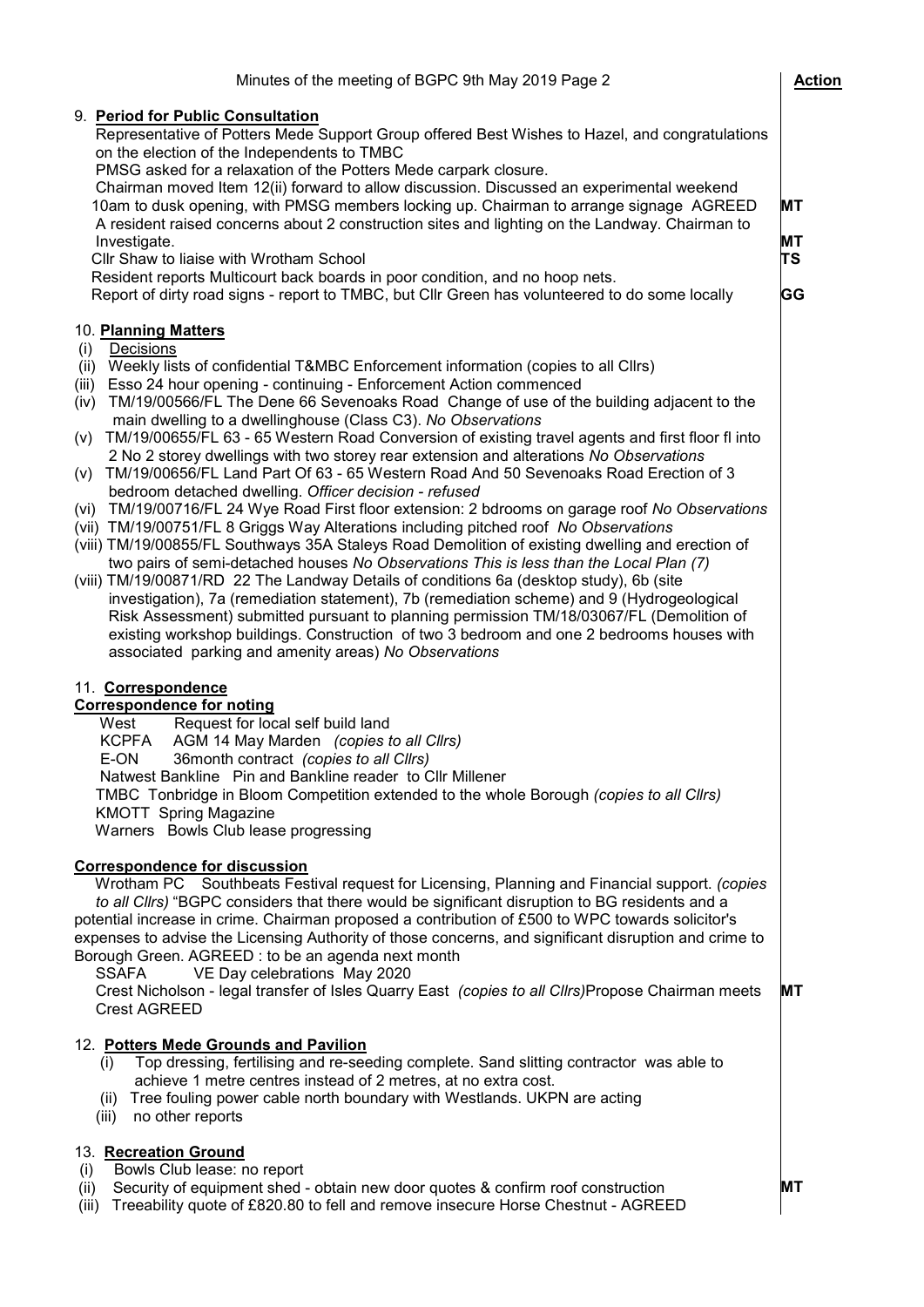|                                                                                      |                                                                                                                                                   | Minutes of the meeting of BGPC 9th May 2019 Page 3                                                                                                                                                                                                                                                                                                                                                                                                                                                                                                        | Action                 |
|--------------------------------------------------------------------------------------|---------------------------------------------------------------------------------------------------------------------------------------------------|-----------------------------------------------------------------------------------------------------------------------------------------------------------------------------------------------------------------------------------------------------------------------------------------------------------------------------------------------------------------------------------------------------------------------------------------------------------------------------------------------------------------------------------------------------------|------------------------|
|                                                                                      | 14. Financial Matters<br>(i) Report on progress<br><b>AGREED</b>                                                                                  | Wrotham Clerk is working at an hourly rate to resolve salary, PAYE, pension payments and<br>year end accounts AGREED<br>(ii) We now have access to the Clerk's computer<br>(iii) Despite access to Natwest Bankline, we are still unable to make payments except by cheque<br>(vi) To continue using 2018 Statement of Internal Controls, Annual Governance Statement<br>(v) Internal Audit Report - not available<br>(vi) To defer the Annual Return 2018/2019 AGREED<br>(vii) To agree Direct Debits with 2 Castle Water and the E-ON accounts : AGREED |                        |
| (i)                                                                                  | 15. Village Enhancements<br>No report                                                                                                             |                                                                                                                                                                                                                                                                                                                                                                                                                                                                                                                                                           |                        |
|                                                                                      | 16. T&MBC Local Plan<br>individual.                                                                                                               | (i) To note Reg 19 submissions now loaded on TMBC Website<br>(ii) To note funding for the Parish Alliance legal team is solely from the Parishes, and not any                                                                                                                                                                                                                                                                                                                                                                                             |                        |
| 18.                                                                                  | 17. Defibrillator<br><b>H+H Celcon Ltd</b>                                                                                                        | CIIr Perry suggests that the COGS AED might be inside, and that we should also consider the<br>Memorial Pavilion or the Black Horse. Cllr Perry to investigate<br>(i) Cllr Millener to implement "dust Survey" of affected properties.                                                                                                                                                                                                                                                                                                                    | <b>SP</b><br><b>SM</b> |
| 19.                                                                                  | <b>Written Reports</b>                                                                                                                            | (ii) Working Group set up, Cllrs Millener, Perry, Shaw and Taylor<br>Mayhew Motors - vehicles blocking footway, Chairman to investigate<br>Cllr Rayner and Chairman will investigate planned closure of W Malling Age Concern                                                                                                                                                                                                                                                                                                                             | MT<br>HR               |
| £98.00<br>£295.61<br>£338.00<br>£11.00<br>£383.82<br>£1065.34<br>£205.72             | 20. Cheques for Signature<br><b>Direct Debits</b><br>Castle Water PM<br>Castle Water Rec                                                          | Online Payments: No Access to Bankline<br>WEX Europe Services (UK) Ltd - fuel for equipment and vehicle<br>Ford Lease – vehicle lease March 2019<br>EDF - supply, Potters Mede, March 2019 inc from £331 20/5/19<br>EDF - supply, Recreation Ground, March 2019<br><b>E-ON Streetlighting</b><br>new DD<br>new DD<br>new DD                                                                                                                                                                                                                               |                        |
| <b>Cheques</b><br>4137<br>4138<br>4139                                               |                                                                                                                                                   | Ratify last month (cheques raised when Bankline failed)<br>£3620.09 Staff Wages Apr 2019                                                                                                                                                                                                                                                                                                                                                                                                                                                                  |                        |
| 4140<br>4141<br>4142<br>4143<br>4144<br>4145<br>4146<br>4147<br>4148<br>4149<br>4150 | <b>Current for payment</b><br>£56.00<br>£38.85<br>£1587.40<br>£543.99<br>£110.99<br>£22.50<br>£2980.00<br>£1344.00<br>£756.00<br>£20.00<br>£75.00 | <b>TMBC NNDR Recreation Ground rates</b><br>John Lewis Computer cheque cancelled account clear<br>KCC - Superannuation April 2019<br>Wrotham PC Skatepark Maintenance<br><b>Lexis Nexis</b><br>Green Thumb<br>Kevin Clarke PM Pitchs<br><b>Treeability Potters Mede</b><br><b>Treeability Rec</b><br>Kent County Playing Fields Assn<br><b>Rural Kent</b>                                                                                                                                                                                                 |                        |